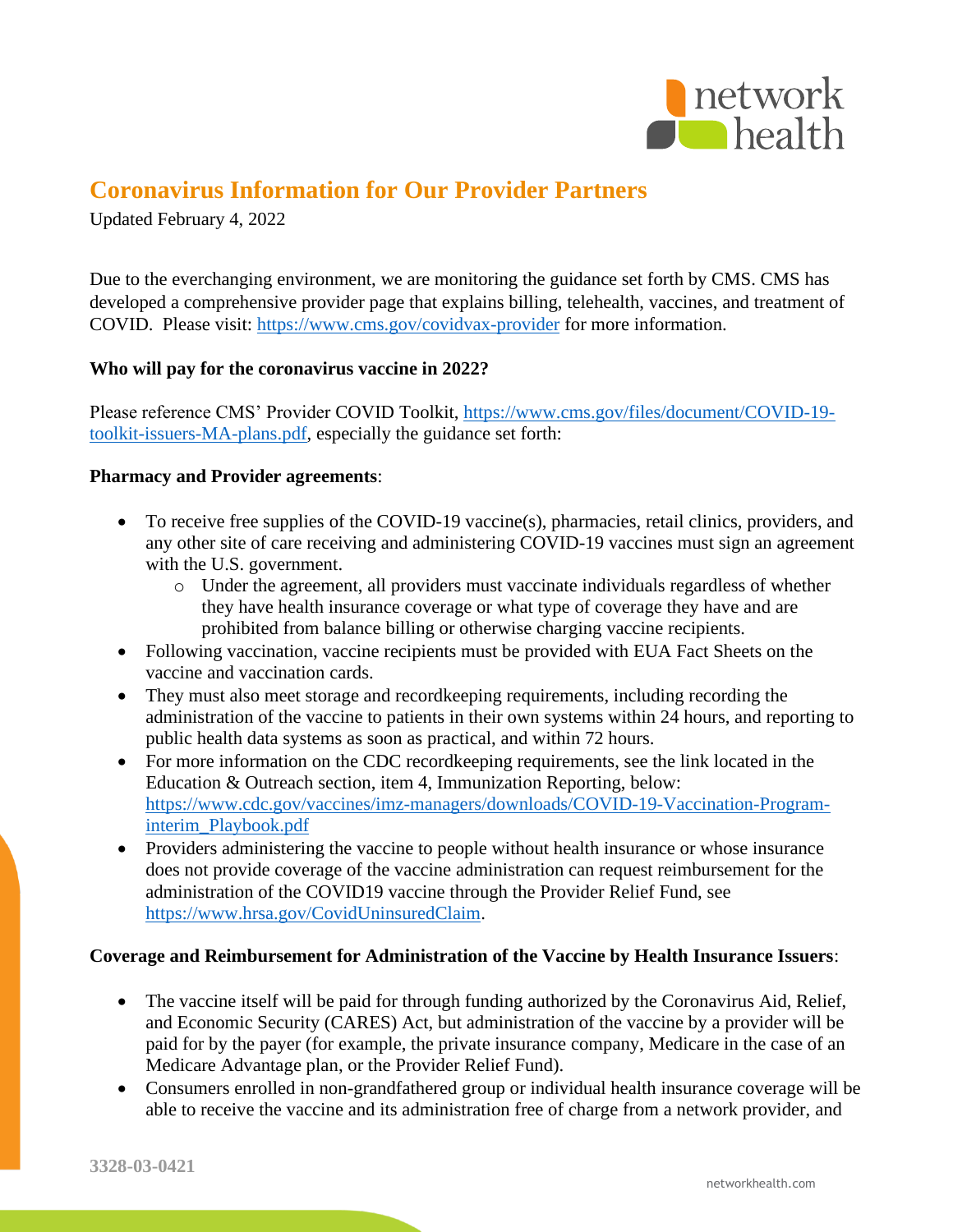during the COVID-19 PHE, will also be able to receive the vaccine and its administration free of charge from an out-of-network provider.

• Providers are prohibited by agreement with the U.S. Government from billing patients for the vaccine or its administration, including balance billing.

#### **Balance Billing Provisions:**

- Providers that receive the COVID-19 vaccine free from the federal government are prohibited from seeking reimbursement from consumers for vaccine administration costs – including through cost sharing or balance billing.
- Providers that administer vaccinations to patients without health insurance or whose insurance does not provide coverage of vaccination administration fees, may be able to file a claim with the provider relief fund, but may not charge enrollees directly for any vaccine administration costs.

### **Is Network Health covering all telehealth services for their members?**

**Telehealth is a covered benefit regardless of the PHE period and waiving of the copayments.** Network Health members can use telehealth provider visits for a \$0 copayment for illnesses **related to** the coronavirus virus for all lines of business.

- **Commercial and Health Insurance Exchange Plans**: In addition to coronavirus telehealth services, primary care, behavioral health and OBGYN telehealth services are covered with no member cost share. Other visits are subject to the plan's deductible, copayment and/or coinsurance. This will be in effect from March 20, 2020 through April 16, 2022. At that time, we will determine if this benefit should be extended. Telehealth services from out-of-network providers for our Health Maintenance Organization (HMO) members will not be covered. HMO plan members must use in-network providers.
- **Medicare Advantage Product**: There is \$0 member cost share for all telehealth services, effective March 20, 2020 through April 16, 2022. At that time, we will review to determine if this should be extended.
- Network Health will cover telehealth services as modeled by CMS, which includes telephone and virtual face-to-face services performed by a physician, nurse practitioner or physician assistant.
- Providers may perform telehealth services from their homes while ensuring protected health information (PHI) is protected and maintained. Each provider is expected to follow their business policies pertaining to PHI.
- These services may be billed with place of service as "02" or with the place of service equal to what it would have been had it been furnished in person. Place of service "10" will be accepted for Medicare Advantage members beginning with date of service 4/4/2022 and is currently being accepted for Commercial and Health Exchange members.
- We will accept modifier "95", indicating the service rendered was performed via telehealth.
- We do not cover Medicare non-billable specialties for telehealth visits for Medicare members.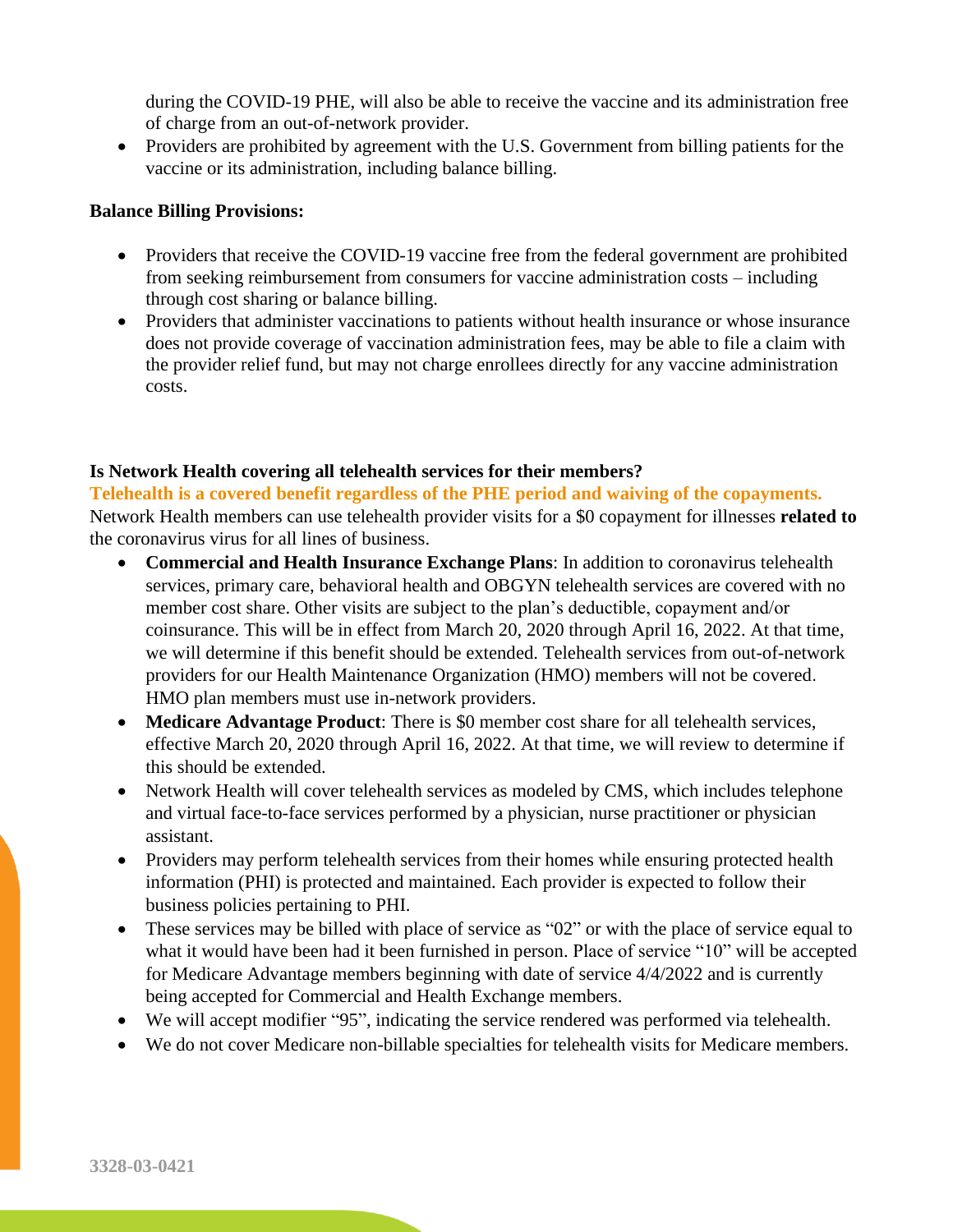# **Can members get an early refill on critical medications?**

Yes, all Network Health members can get a 90-day supply of their medications provided the following conditions are met.

- The medication is in sufficient supply to allow refills.
- The requirements for taking these medications imposed by the medication prescriber are met.
- This applies to our entire pharmacy network, including states outside Wisconsin.

We are monitoring the situation closely and will update our information and policy if or when the situation changes. We are committed to taking appropriate actions to ensure our members have the medication they need to stay healthy.

## **How can members get/receive their medications?**

- Commercial and Medicare members can get their early refills via retail location or mail order.
- Health Insurance Exchange (Marketplace) members must use mail order to get 90-day refills.
- During the safer at home order, many pharmacies are offering free delivery services to customers.

# **Are medical benefits or prescription coverage changing as a result of the concern about the virus?**

• At this time, no changes are anticipated to member medical or pharmacy benefits. We are monitoring the situation closely and will update our information and policy if the situation changes.

# **For which services is Network Health waiving prior authorization?**

- We are not requiring prior authorization for any COVID-19 swab testing for both participating and non-participating providers.
- At this time, Network Health is not waiving any prior authorization requirements for services that traditionally require prior authorization, such as the below. We are evaluating this decision on a daily basis, understanding the COVID-19 situation is very fluid. We will notify you of any changes.
	- o Inpatient hospital stays
	- o Skilled nursing facility stays
	- o Various durable medical equipment items
- Network Health stopped concurrent review of inpatient hospital, inpatient rehabilitation and long-term acute care hospital stays.
- Network Health has consistently issued SNF prior authorization decisions prior to a member admitting; we are now dedicated to rendering a decision within two hours of receipt, knowing this will assist our hospital and skilled nursing facility partners in providing needed care.

### **Other things to note**

• We will not pay interest on any coronavirus claims.